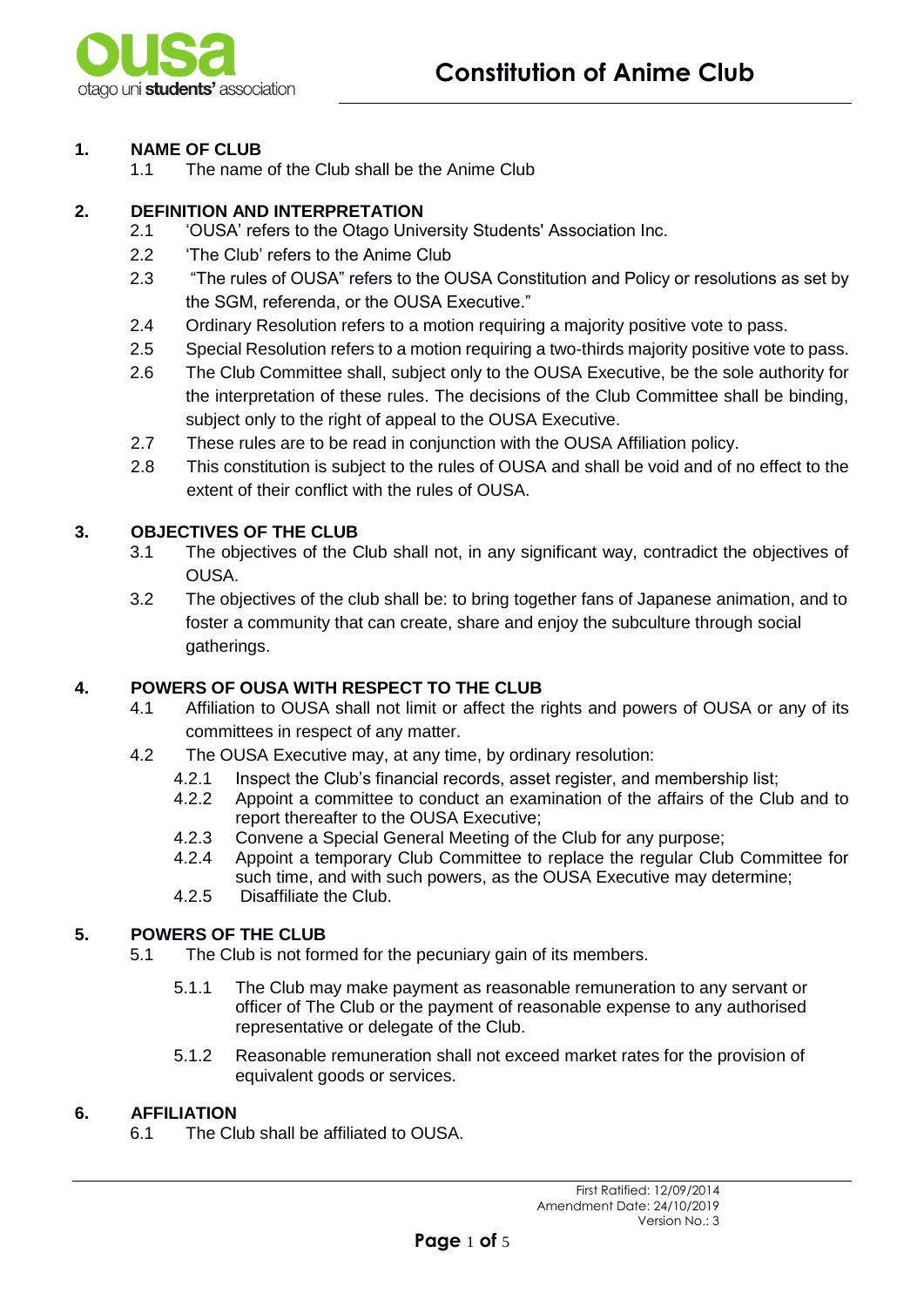

- 6.2 The Club and its members present and future shall be bound by the rules of OUSA, and every such Club and all such members shall be so bound in all respects. Where the OUSA constitution is not expressly mentioned in the constitution of the Club, the provisions of the OUSA constitution shall be read into the document.
- 6.3 The Club's affiliation to OUSA shall automatically lapse if The Club fails or ceases to comply with the OUSA Affiliation Policy or Section 18 of the OUSA Constitution and Rules.
- 6.4 The Club shall not become affiliated to or in any way connected with any other organisation without the consent of the OUSA Executive.
	- 6.4.1 Any affiliation to any other body entered into without the OUSA Executive's consent shall be null and void.

# **7. LIABILITIES INCURRED BY THE CLUB**

- 7.1 The Club shall not enter into any loan agreement of a value greater than NZ\$1000 without approval by ordinary resolution of the OUSA Executive.
- 7.2 OUSA shall not be responsible for any liabilities or debts incurred by the Club.

# **8. MEMBERSHIP**

- 8.1 The Club shall, in normal circumstances, have no less than 90% of total membership comprised of OUSA/OPSA members.
- 8.2 The Club shall in normal circumstances have no less than ten members.
- 8.3 Membership of the Club shall be open to all members of OUSA/OPSA.
- 8.4 Membership can be restricted to a subsection of OUSA/OPSA members provided that the restrictions do not contravene the laws of New Zealand.
- 8.5 Persons shall become members of the Club when an application for membership is given in writing to the Club Committee and accompanied with the annual subscription fee (if applicable).
- 8.6 The Club shall only levy upon its members such fees or subscriptions as have been ratified by the AGM of the Club.
- 8.7 Any member of the Club who does not pay any required subscription within one calendar month of joining shall not be permitted to exercise the privileges of membership until the subscription is paid.
- 8.8 Membership shall be deemed to continue until a formal resignation is received by the Club Committee.
- 8.9 A club member may not be suspended or expelled unless the committee resolves to do so by special resolution.
	- 8.9.1 The suspended member will be relieved of any powers and responsibilities and is not permitted to attend club activities.
	- 8.9.2 A special general meeting must be called within three months to expel the member or the suspension lapses.
- 8.10 The following procedure must be used to expel a club member:
	- 8.10.1 Written notice of any meeting regarding the expulsion and of the basic allegations and charges against the member must be received in person 30 days prior to the meeting taking place.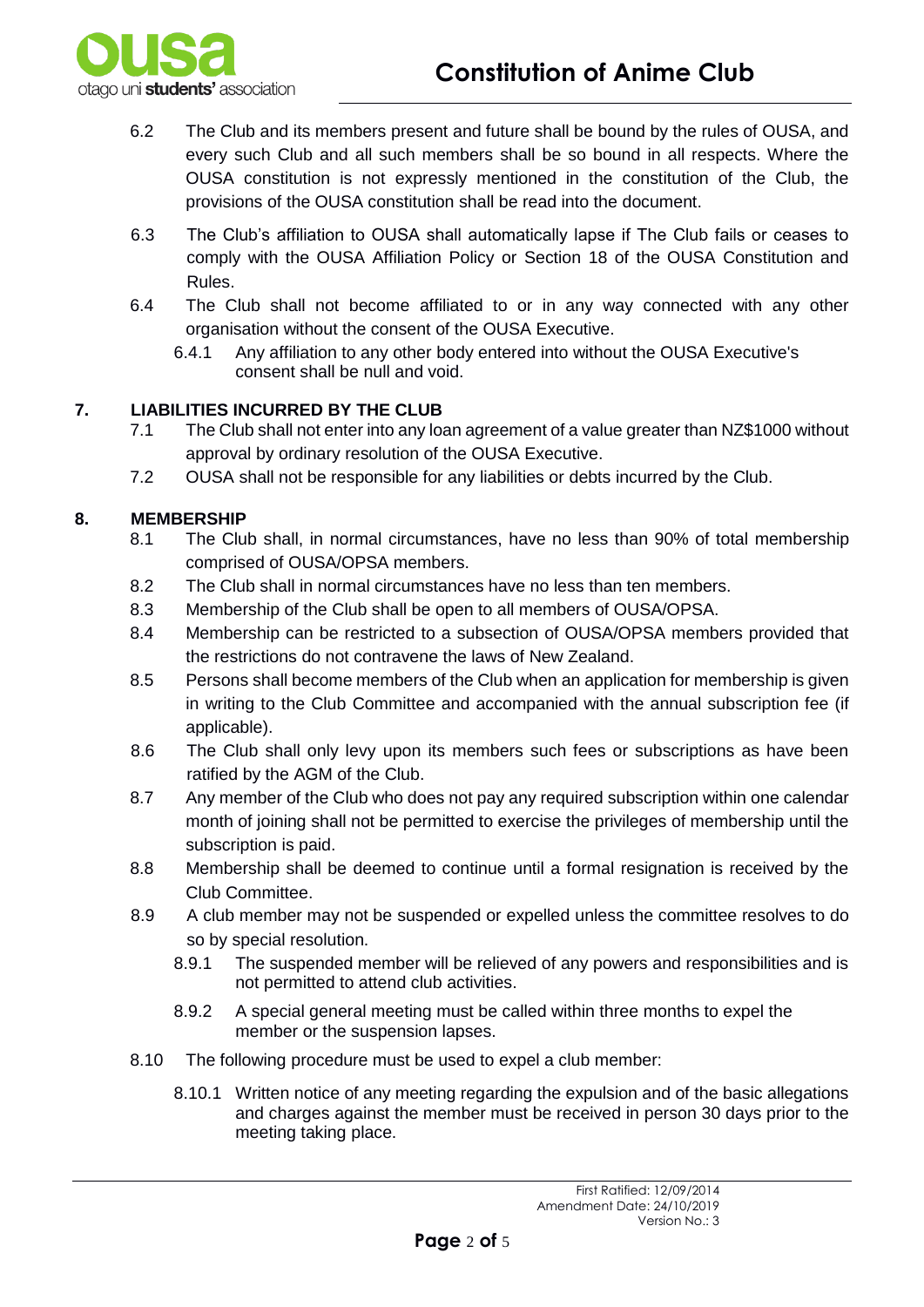

- 8.10.2 That a special general meeting is called which the member to be expelled may attend in person, or submit in written form, grounds for his or her defence.
- 8.10.3 The motion to expel a club member must be passed by special resolution.
- 8.10.4 That the member is informed in writing of the decision of the meeting and the length of his or her expulsion.
- 8.11 Where a member of the Club is expelled, that member shall have the right of appeal to the OUSA Executive.

#### **9. ANNUAL GENERAL MEETING (AGM)**

- 9.1 The Annual General Meeting (AGM) of the Club shall be held during the month of September at such time and place as the Club Committee shall decide.
- 9.2 The AGM shall be held for the following purposes:
	- 9.2.1 To receive, from the Club Committee, a report of the proceedings of the previous year and a statement of the Club accounts;
	- 9.2.2 To elect the officers of the Club Committee for the following year;
	- 9.2.3 To conduct any general business.
- 9.3 The President, or in their absence any member appointed by the meeting, shall be chair of the meeting.
- 9.4 Every motion shall be moved by one Club member and seconded by another.
- 9.5 Every member present shall be entitled to one vote,
	- 9.5.1 In the case of an equality of votes the Chair shall have a second or casting vote.
- 9.6 The quorum shall be 20 per cent of the Club's total members or 6 members, whichever is greater.
- 9.7 At least 14 days notice of the AGM shall be given to all members, by posting a notice on the OUSA notice board and/or Facebook/e-mails.
	- 9.7.1 The notice shall include an agenda of business to be conducted at the AGM.

#### **10. SPECIAL GENERAL MEETINGS AND NO CONFIDENCE VOTES**

- 10.1 The Club Committee on their own behalf or on the signed request of a quorum of members may at any time call a Special General Meeting.
	- 10.1.1 If the Club Committee does not call a meeting within 14 days of receiving such a request, the requestors may themselves call a Special General Meeting.
	- 10.1.2 Notice of a Special General Meeting shall be given in the manner described above for an AGM.
- 10.2 The conduct, voting procedures and quorum of a Special General Meeting shall be the same as those prescribed for the AGM.
- 10.3 At any Special General Meeting a motion of no confidence in the Club Committee, or any member thereof, may be passed by special resolution provided that 14 days notice of such intention has been given.
	- 10.3.1 On the passing of such motion, the Committee member shall be deemed to have resigned and the meeting shall then have the power to, and may proceed to, elect a new Committee member to the vacant position (s).
	- 10.3.2 Such new member shall hold office until the next AGM.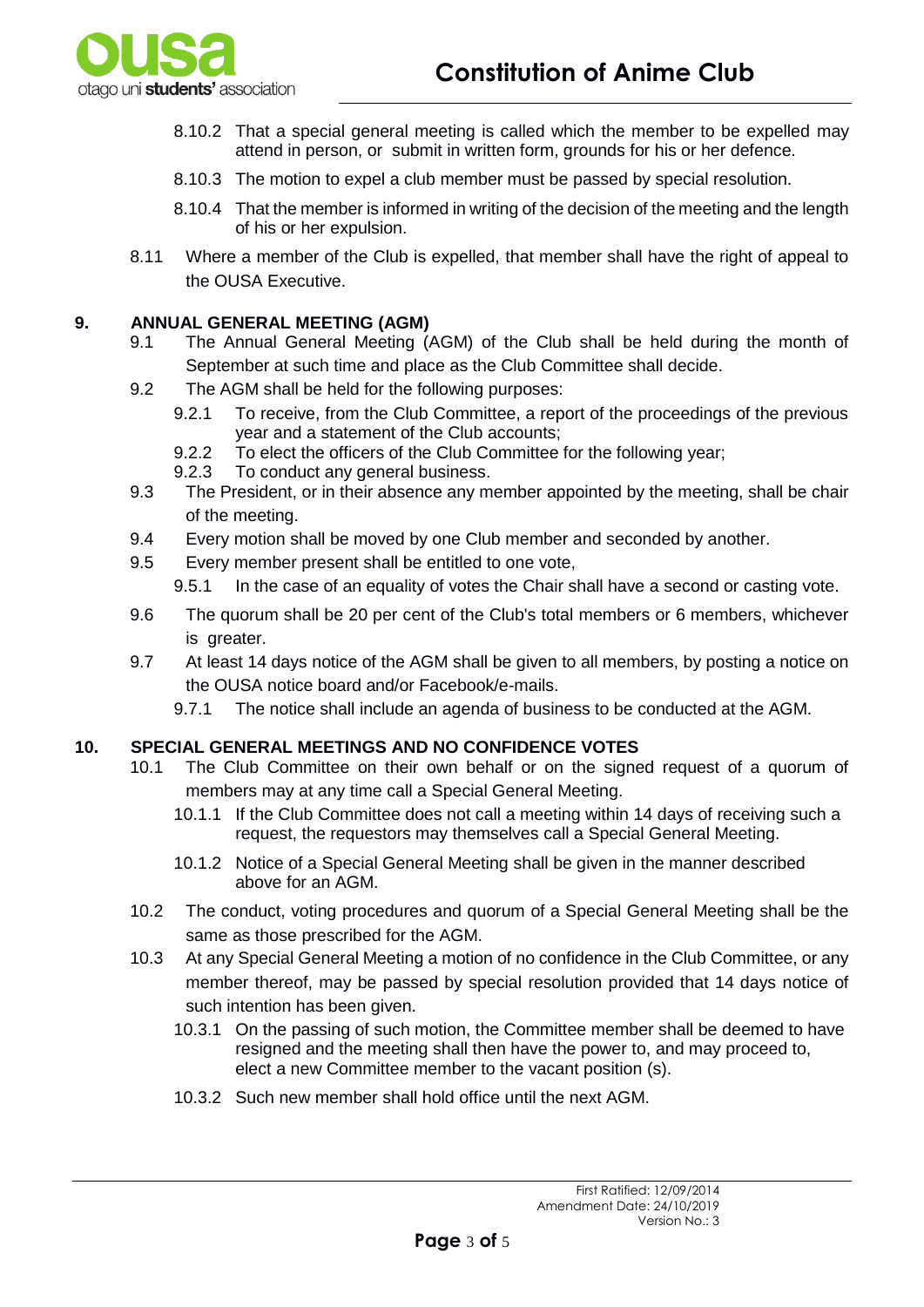

# **11. CLUB OFFICERS AND THEIR ELECTION**

- 11.1 The management and control of the Club shall be deputed to the officers of the club who represent the Committee of the Club.
- 11.2 The Committee of the Club shall consist of a maximum of 10 people, being the President, Co-President (if applicable), Secretary, Treasurer and 6-7 others all of whom shall be elected at the Annual General Meeting.
- 11.3 Every candidate for office shall be nominated at the meeting by one member of the Club and seconded by another.
- 11.4 Every member present at the meeting shall be entitled to one vote.
- 11.5 In the event of two or more candidates receiving an equal number of votes, the chair of the meeting shall have a second or casting vote.
- 11.6 The Club Officers shall hold office for one year following their appointment or until an officer resigns.
	- 11.6.1 Such resignation shall be effective immediately upon receipt in writing by the committee.
	- 11.6.2 If a vacancy on the Club Committee occurs during the year, providing that a quorum remains, the Club Committee may appoint any member to fill such a vacancy, unless it has occured due to a no confidence vote.
	- 11.6.3 If a vacancy occurs due to a no confidence vote then section 10 of this constitution applies.

# **12. THE CLUB COMMITTEE**

- 12.1 The Club Committee shall have full power at its meetings to deal with all matters relating to the objectives of the Club.
	- 12.1.1 Any matters relating to the interpretation of these rules;
	- 12.1.2 Except where power is vested in the Club at a general meeting.
- 12.2 All decisions shall be valid and binding on the members, only so far as they do not conflict with these rules, the rules of OUSA, or decisions of the OUSA Executive.
- 12.3 The Club Committee shall meet at such times as it deems fit.
- 12.4 The President, or in their absence, any member appointed by the Club Committee, shall, in the case of an equality of votes, have a second or casting vote at all Club Committee meetings.
- 12.5 The quorum for Club Committee meetings shall be at least 3 Club Committee members.
- 12.6 One member of the Club Committee shall be elected to represent the Club on the OUSA Affiliated Clubs Council.

#### **13. FINANCE, PROPERTY AND RECORDS OF THE CLUB**

- 13.1 The funds of the Club shall be in the control of the Club Committee, which will depute the Treasurer to manage them.
- 13.2 The Treasurer shall also:
	- 13.2.1 Keep a true record and account of all the receipts and payments of the Club including bank statements;
	- 13.2.2 Prepare the statement of accounts and balance sheet for the financial year;
	- 13.2.3 Keep the Club's asset register up to date.
- 13.3 The Secretary shall: